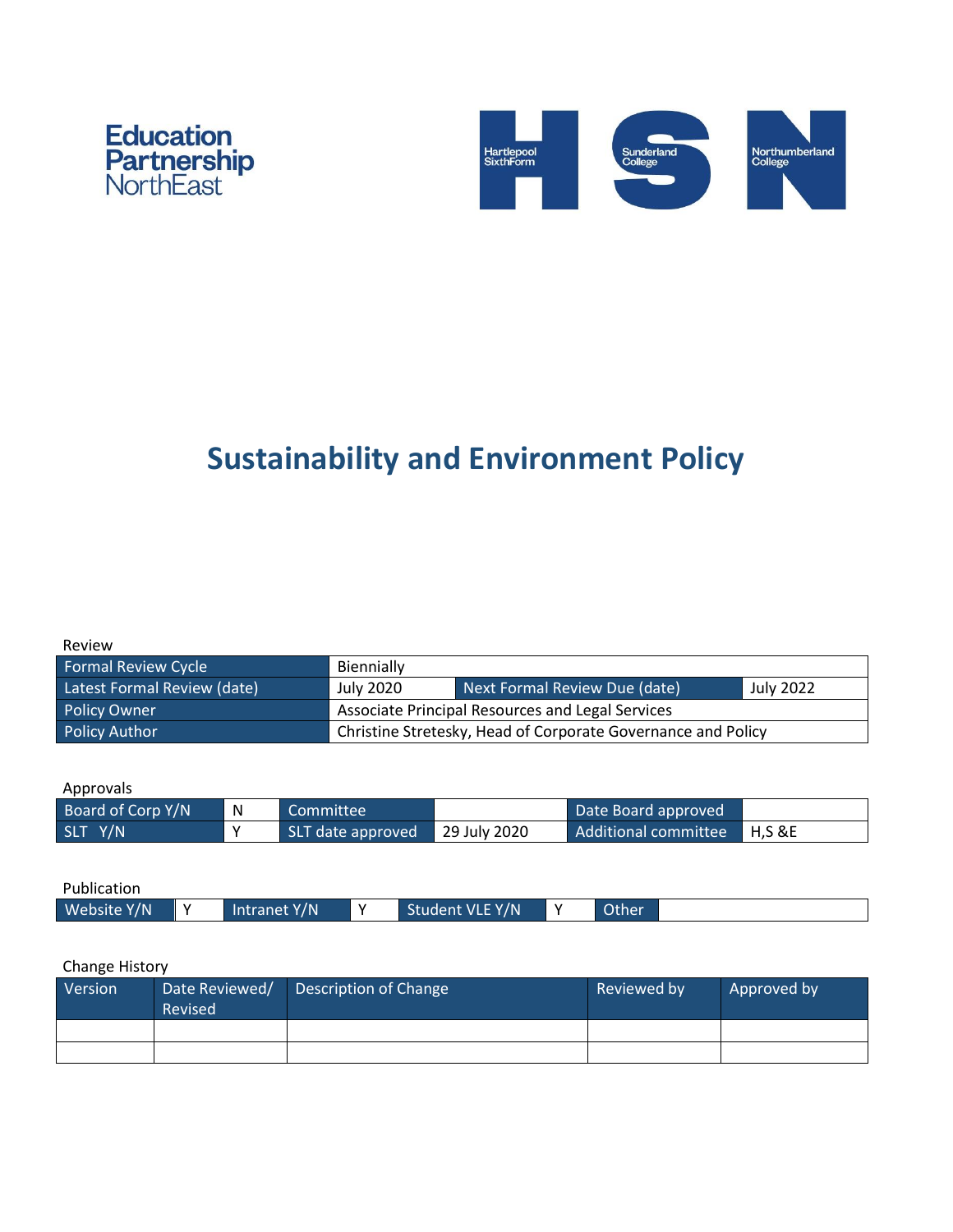# Sustainability and Environment Policy

#### **1. Policy Statement**

- 1.1. This policy is a policy of the City of Sunderland College, trading as Education Partnership North East (which includes Sunderland College, Hartlepool Sixth Form College and Northumberland College). These colleges will be referred to as "the College" throughout this document.
- 1.2. The College seeks to promote principles of sustainability and social responsibility in their broadest sense. Through teaching and workplace best practices we will promote sustainable communities, services and use of physical resources.
- 1.3. In providing excellent educational and workplace facilities we recognise that many of our activities have environmental impacts which are, or have the potential to be, significant. We therefore recognise the importance of protecting the environment and embedding sustainability in all we do as reflected in our Strategic Plan 2019-2023 which states we aim to "minimise our environmental footprint and promote sustainable working practices." Accordingly, we are committed to implementing environmentally responsible standards and practices as part of a plan to mitigate and manage our impacts in a programme of continual environmental improvement.

#### **2. Scope**

This Policy applies to all College owned and used facilities and work practices. All College employees, students, apprentices, suppliers, tenants, and subcontractors are expected to adhere to the principles found within this Policy.

#### **3. Aims of the Policy/Underpinning Principles**

- 3.1. The Policy communicates the following aims to College employees, students, apprentices, suppliers, partners, and other stakeholders providing assurance of the commitment to implement responsible environmental management in an economical and efficient manner.
- 3.2. The College aims to:
	- 3.2.1. Integrate social responsibility and sustainability principles into our day-to-day operations to ensure issues are addressed, whilst providing a quality service to all stakeholders
	- 3.2.2. Recognise the potential impact of climate change and the strategic and operational need to control, manage and reduce the College's carbon footprint
	- 3.2.3. Understand our carbon footprint through gathering necessary data
	- 3.2.4. Reduce our use of natural resources such as fossil fuels and water
	- 3.2.5. Reuse resources whenever possible rather than dispose of them
	- 3.2.6. Encourage the use of recycled materials and promote recycling initiatives
	- 3.2.7. Enhance biodiversity and incorporate biodiversity in environmental management, creating new opportunities for wildlife and greenspace on each campus wherever possible
	- 3.2.8. Ensure sustainable approaches in all construction and refurbishment and incorporate energyefficient approaches in all work
	- 3.2.9. Fulfil all the institutions legal and other compliance obligations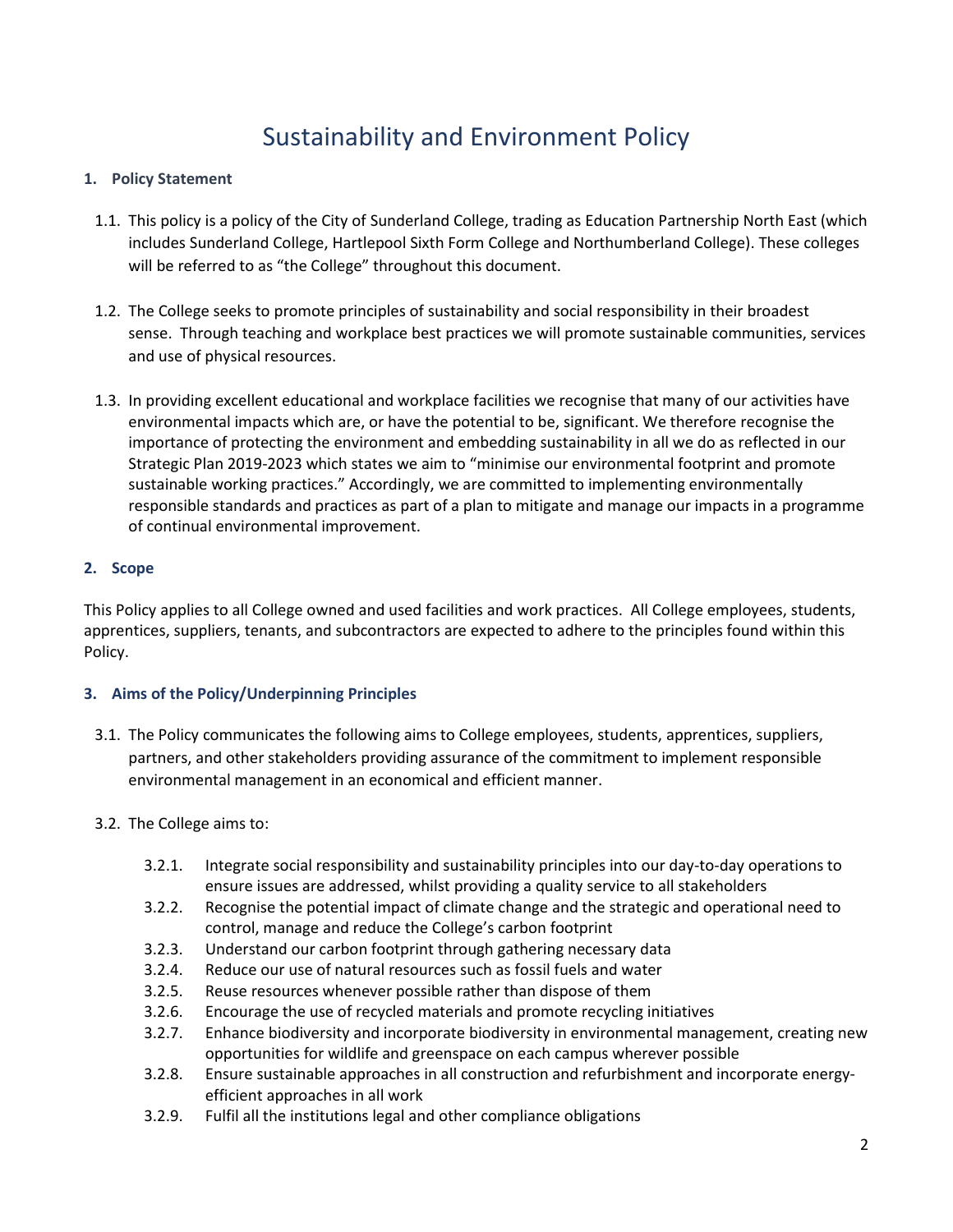- 3.2.10. Consider environmental risks and opportunities when making all strategic decisions
- 3.2.11. Encourage sustainable procurement and employ whole-life costing and environmental performance criteria for selection
- 3.2.12. Negotiate with our food and other goods suppliers regarding sustainable products and practices
- 3.2.13. Encourage sustainable transport and implement a sustainable travel plan
- 3.2.14. Work with the Students' Union and other partners to enhance the sustainability of the College
- 3.2.15. Embed inclusion of sustainability principles into the curriculum and seek opportunities to develop environmental awareness in students through live projects, community/CST projects and volunteering
- 3.2.16. Provide healthy and sustainable food to our staff, students and visitors
- 3.2.17. Provide appropriate sustainability and environmental training for all our staff and students, including training on carbon literacy, and encourage them to support this programme
- 3.2.18. Work with our local communities on shared approaches to sustainability
- 3.2.19. Ensure that this Sustainability and Environment Policy is readily available to the general public and all our stakeholders
- 3.2.20. Promote communication and information with internal and external interested parties and respond appropriately to reasonable requests for information about our sustainability programme and performance
- 3.3. The College values diversity and inclusion and is committed to promoting equal opportunities and eliminating discrimination. Therefore, everyone will apply and administer this policy fairly and consistently to ensure that there is no discrimination on the grounds of age, disability, gender reassignment, marital and civil partnership status, pregnancy and maternity, race, religion or belief, sex, sexual orientation.

#### **4. Responsibilities**

- 4.1. Board of the Corporation
	- 4.1.1.Monitoring that the College's strategic aims around sustainability and the environment are being achieved

#### 4.2. Senior Leaders

- 4.2.1.Promoting the principles of the Policy
- 4.2.2.Ensuring projects presented for approval meet the aims of the Policy
- 4.3. Health, Safety and Environment Committee
	- 4.3.1.Ensuring the principles of this Policy are being complied with and worked on
	- 4.3.2.Promoting the message of sustainable work practices
- 4.4. Green Group
	- 4.4.1.Developing and communicating narratives across our colleges about the risk of climate change and the benefits of carbon positive practice
	- 4.4.2.Scoping, creating and implementing solutions that move our college towards it policy aims
	- 4.4.3.Driving forward the sustainability agenda of the College
	- 4.4.4.Providing support to departments and students undertaking sustainability initiatives

#### 4.5. Staff

4.5.1.Championing and complying with the principles of the Policy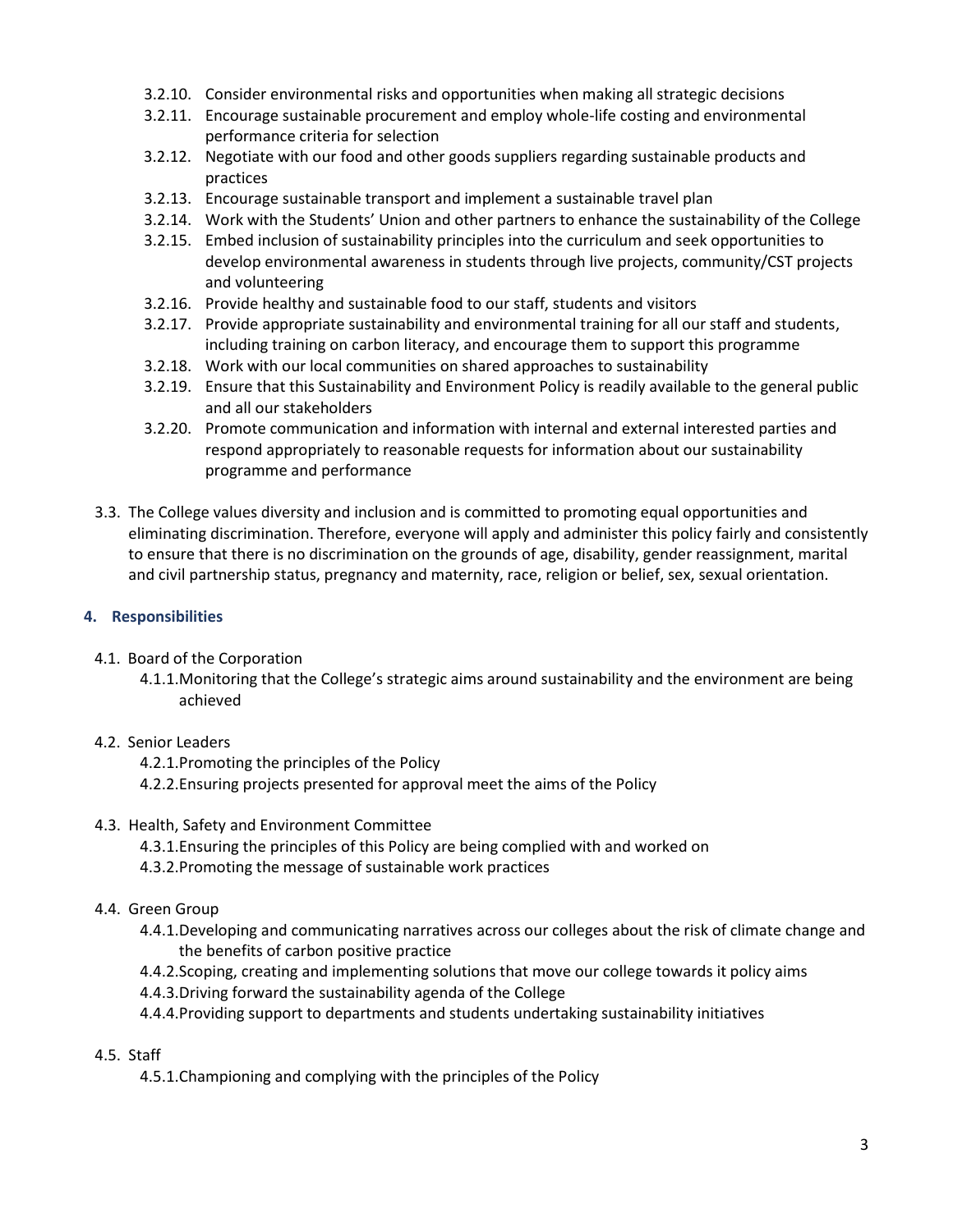#### 4.6. Students and Apprentices

4.6.1.Engaging and supporting the initiatives undertaken in furtherance of this Policy

#### **5. Implementation**

5.1. This Policy is implemented through the various plans, policies and procedures promoting sustainability and environmentalism as listed in section 6 below.

#### **6. Associated Documents**

The following documents assist in the implementation of this Policy:

- Energy and water
- Resource efficiency and waste
- Travel and Transport
- Sustainable ITC
- Biodiversity
- External stakeholder engagement and interface
- Food Safety Policy and Procedures
- Carbon Reduction Plan
- Procurement Policy

#### **7. Policy Monitoring and Review**

- 7.1. The College will seek to continually review, improve and develop this Sustainability and Environment Policy and will commit to its implementation.
- *7.2.* The Health, Safety and Environment Committee will formally monitor the work done regarding sustainability initiatives, track their progress and report achievements. This will form an important audit function and allow relevant information to be reported upwards to the Finance, Resources and Projects Committee.
- 7.3. The College will seek external validation that this Policy and the College's work toward sustainability and energy efficiency is working through applying, when appropriate, for charter marks and awards.